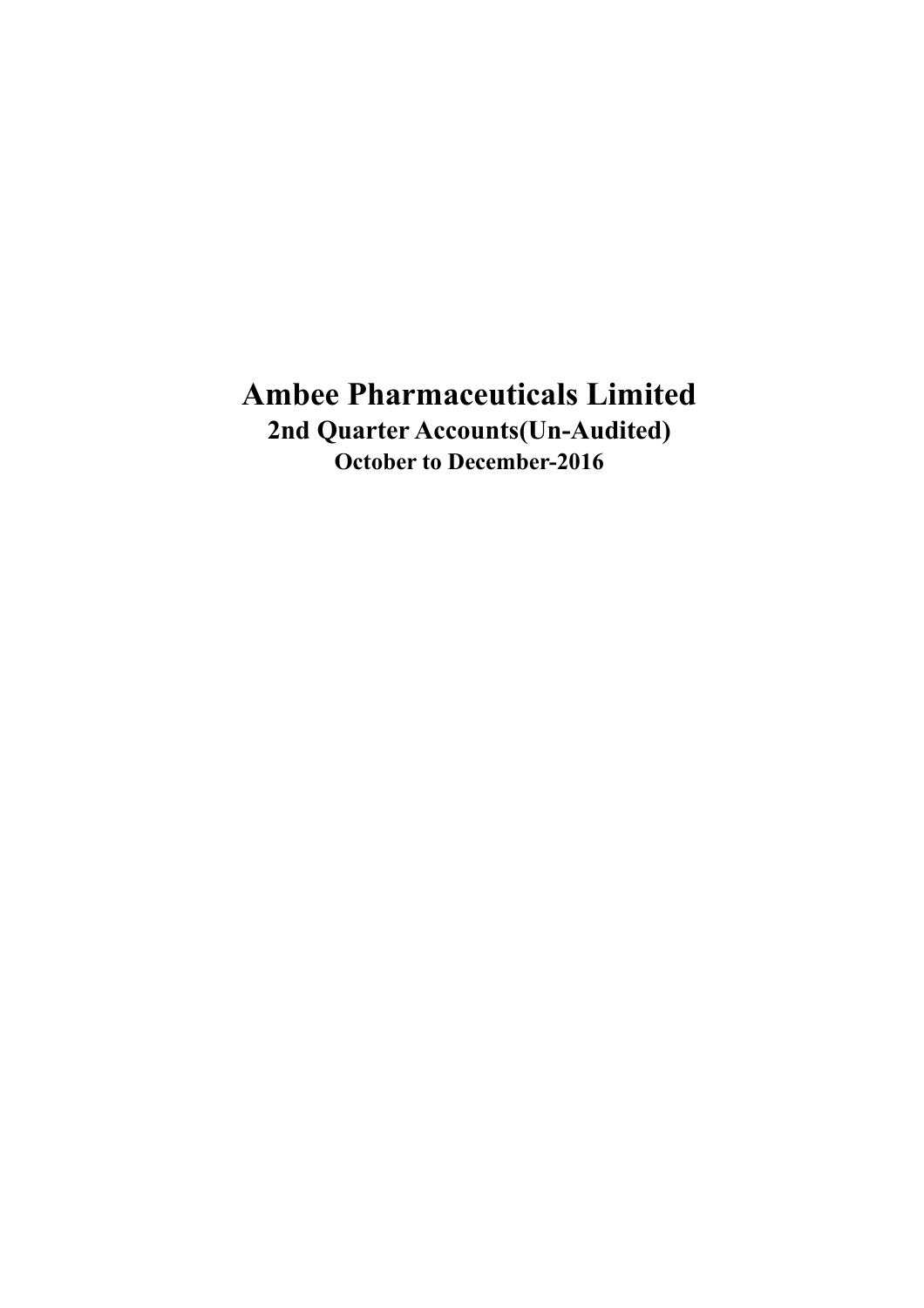# **Ambee Pharmaceuticals Limited**

#### *Statement of Financial Position as at 31st December 2016*

**(Unaudited)**

*Taka '000*

|                                              | 31st Dec. 2016 | 30th June. 2016 |
|----------------------------------------------|----------------|-----------------|
| <b>ASSETS</b>                                |                |                 |
| <b>Non-Current Assets:</b>                   | 94,229         | 95,183          |
| Property, Plant & Equipment - Carrying Value | 94,229         | 95,183          |
| <b>Current Assets:</b>                       | 329,995        | 326,970         |
| Inventories                                  | 166,168        | 165,208         |
| <b>Accounts Receivable</b>                   | 71,625         | 70,989          |
| Advances, Deposits and Pre-payments          | 78,922         | 78,111          |
| <b>Short Term Investments</b>                |                |                 |
| Cash and Cash Equivalents                    | 13,280         | 12,662          |
| <b>Total Assets</b>                          | 424,224        | 422,153         |
| <b>EQUITY AND LIABILITIES</b>                |                |                 |
| <b>Capital and Reserve:</b>                  | 62,926         | 59,564          |
| Share Capital                                | 24,000         | 24,000          |
| Tax Holiday Reserve                          | 5,134          | 5,134           |
| <b>Retained Earnings</b>                     | 33,792         | 30,430          |
| <b>Non-Current Liabilities:</b>              |                |                 |
| Deferred-tax Liability                       | 7,073          | 7,149           |
| <b>Current Liabilities and Provisions:</b>   | 354,225        | 355,440         |
| <b>Bank Loans (Secured)</b>                  | 197,366        | 198,368         |
| Creditors and Other Payables                 | 156,859        | 157,072         |
| <b>Total Equity and Liabilities</b>          | 424,224        | 422,153         |
| Net Asset Value per share (NAV)              | 26.22          | 24.82           |
|                                              |                |                 |

(Aziz Mohammad Bhai)<br>
(Aziz Mohammad Bhai) (Naureen Aziz Mohammad Bhai) (Nurjehan Hudda)<br>
Chairman Managing Director Director AACCO

XSARA

 (A.K.M. Khairul Aziz) (Kh. Lutful Kabir) Chief Financial Officer Company Secretary

Qymsh.

Managing Director Director

 $\dot{\gamma}$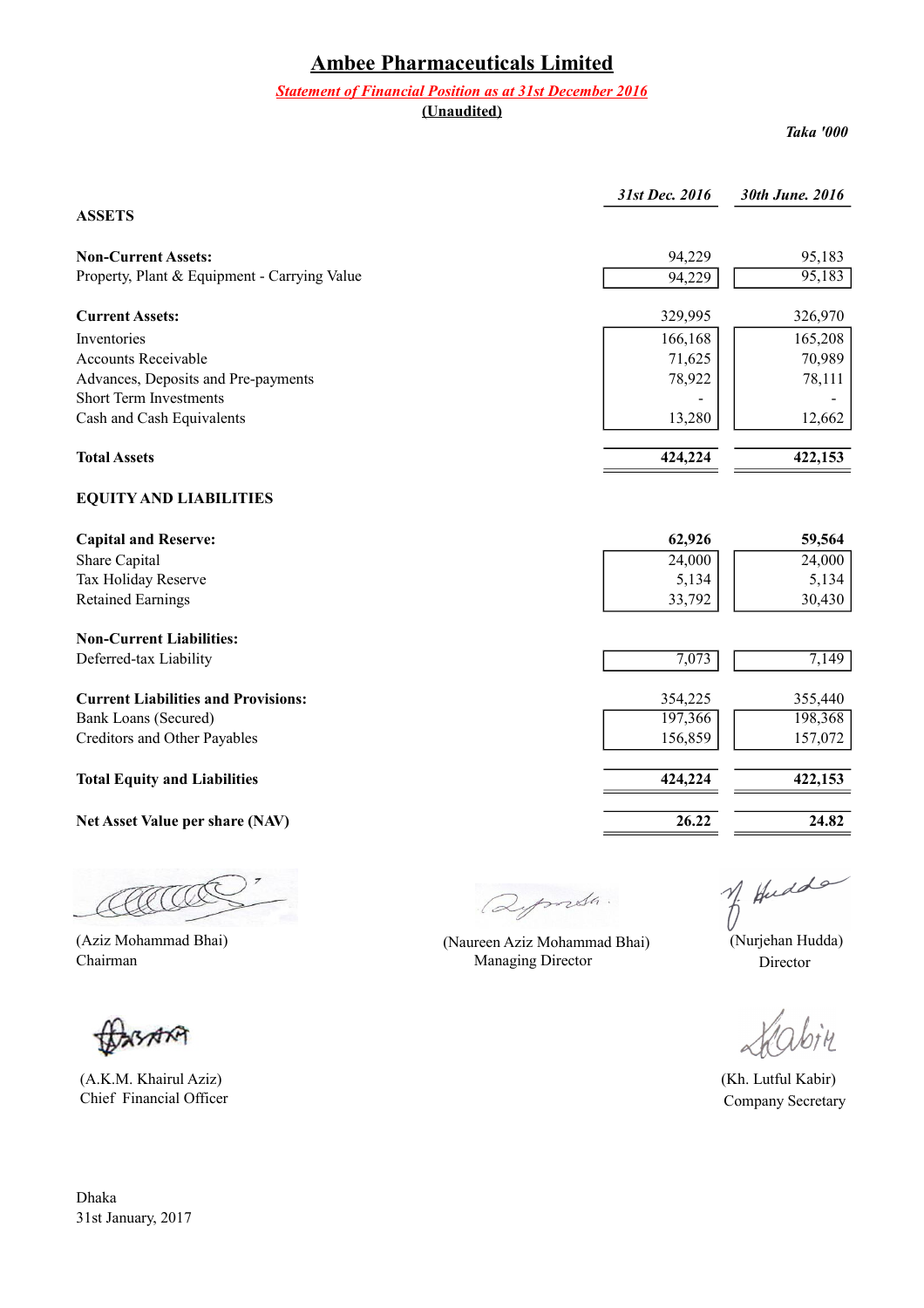### **Ambee Pharmaceuticals Limited Statement of Comprehensive Income** *For the 2nd Quarter ended 31st December 2016*

### **(Unaudited)**

|                                           |                    |                    |            | <b>Taka '000</b>   |
|-------------------------------------------|--------------------|--------------------|------------|--------------------|
|                                           | <b>July-Dec 16</b> | <b>July-Dec 15</b> | Oct-Dec 16 | Oct-Dec 15         |
| <b>Revenue (Turnover) from Net Sales</b>  | 178,056            | 181,932            | 93,035     | 95,358             |
| Cost of Goods Sold                        | (87,510)           | (88, 383)          | (48, 861)  | (49, 944)          |
| <b>Gross Profit</b>                       | 90,546             | 93,549             | 44,174     | 45,414             |
| <b>Operating Expenses:</b>                | (77, 771)          | (77, 994)          | (37, 836)  | (38, 328)          |
| <b>Administrative Expenses</b>            | (12, 387)          | 12,496             | 8,949      | 9,095              |
| Marketing and Selling Expenses            | (65, 384)          | 65,498             | 28,887     | 29,233             |
| <b>Profit for Operation</b>               | 12,775             | 15,556             | 6,338      | 7,086              |
| Non Operating Income                      |                    | 489                |            | 281                |
| <b>Financial Expenses</b>                 | (7,908)            | (9,655)            | (3,596)    | (5,400)            |
| <b>Profit Before Contribution to WPPF</b> | 4,867              | 6,390              | 2,742      | 1,967              |
| <b>Contribution to WPPF</b>               | (243)              | (305)              | (137)      | (84)               |
| <b>Net Profit before income-tax</b>       | 4,624              | 6,085              | 2,605      | 1,883              |
| <b>Provision for income-tax</b>           | (1,262)            | (1,307)            | (562)      | (411)              |
| <b>Current Tax</b>                        | (1, 133)           | (1,469)            | (638)      | $\overline{(471)}$ |
| Deferred Tax Income/ (Expenses)           | (129)              | 162                | 76         | 60                 |
| <b>Net Profit after income-tax</b>        | 3,362              | 4,778              | 2,043      | 1,472              |
| <b>Number of Shares</b>                   | 2,400              | 2,400              | 2,400      | 2,400              |
| <b>Earnings Per Share (EPS)</b>           | 1.40               | 1.99               | 0.85       | $\overline{0.61}$  |

AACCO

BASARA

 (A.K.M. Khairul Aziz) (Kh. Lutful Kabir) Chief Financial Officer Company Secretary

aymesa.

(Aziz Mohammad Bhai) (Naureen Aziz Mohammad Bhai) (Nurjehan Hudda) Chairman Managing Director Director Director

of Hudde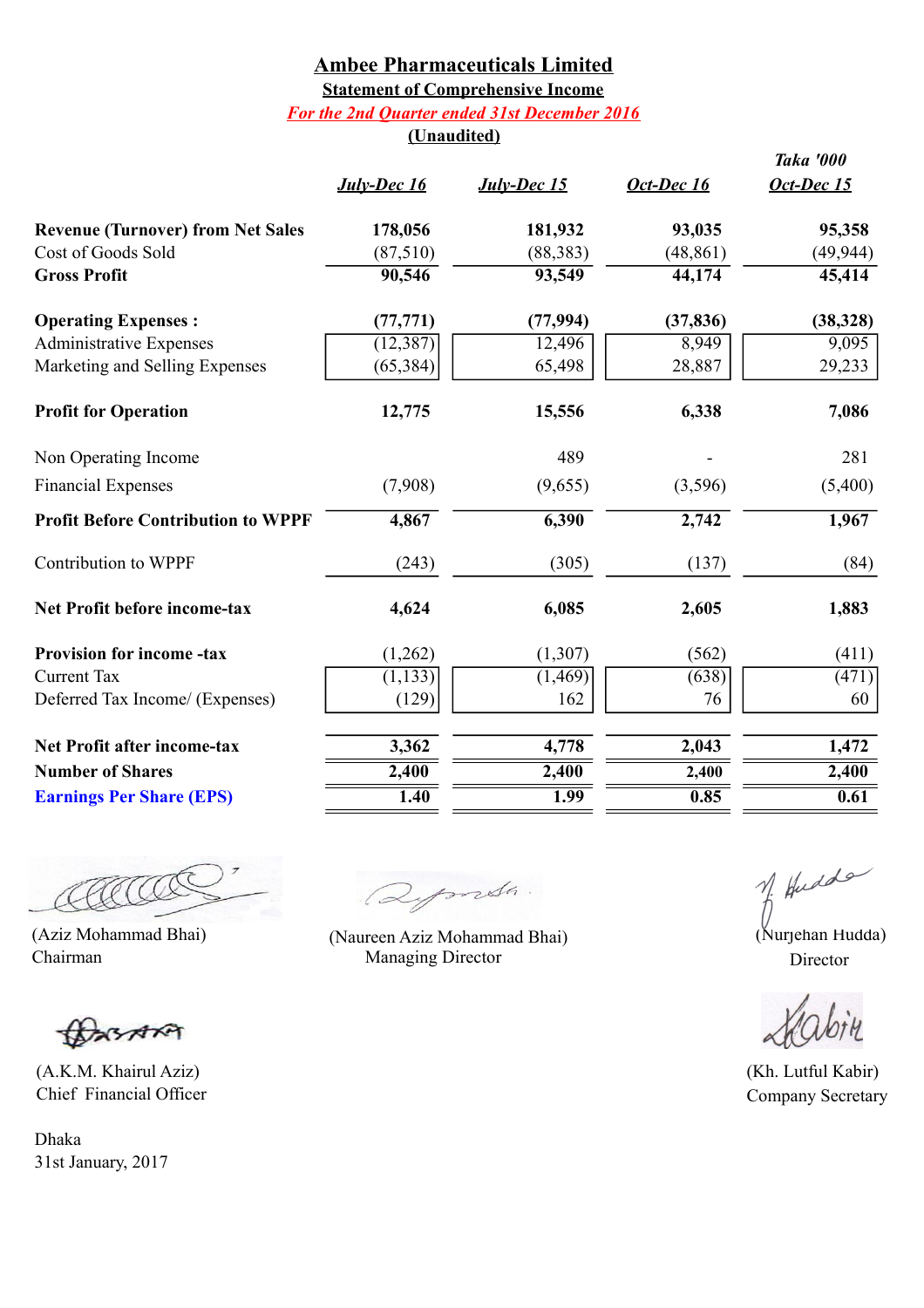## **Ambee Pharmaceuticals Limited**

**Statement of Changes in Equity**

#### *For the 2nd quarter ended 31st December, 2016*

### **(Unaudited)**

#### **As at 31st December,2016** *Taka '000*

|                                                   | <b>Share</b><br>Capital | <b>Tax Holiday</b><br><b>Reserve</b> | <b>Retained</b><br>Earning | <b>Total</b> |
|---------------------------------------------------|-------------------------|--------------------------------------|----------------------------|--------------|
| At 1st July 2016                                  | 24,000                  | 5,134                                | 30,430                     | 59,564       |
| Dividend Paid for the year 2015                   |                         |                                      |                            |              |
| Net Profit after income-tax July to December 2016 |                         |                                      | 3,362                      | 3,362        |
|                                                   |                         |                                      |                            |              |
| At 30th December 2016                             | 24,000                  | 5,134                                | 33,792                     | 62,926       |
| <b>At 30th June 2016</b>                          | 24,000                  | 5,134                                | 30,430                     | 59,564       |

#### **As at December,2015** *Taka '000*

**Share Tax Holiday Retained Total Capital Reserve Earning Total** At 1st July 2015 **24,000** 5,134 33,097 62,231 Dividend Paid for the year 2014 (6,720)  $(6,720)$  (6,720) Net Profit after income-tax July to December 2015  $\vert$  4,778 4,778 4,778 At 31st December 2015 24,000 5,134 31,155 58,817 **At 30th June 2015 24,000 5,134 33,097 62,231** 

SARA

(A.K.M. Khairul Aziz) (Kh. Lutful Kabir) Chief Financial Officer Company Secretary

Qymsh.

of Hudde

(Aziz Mohammad Bhai) (Naureen Aziz Mohammad Bhai) (Nurjehan Hudda) Chairman Director **Managing Director** Director